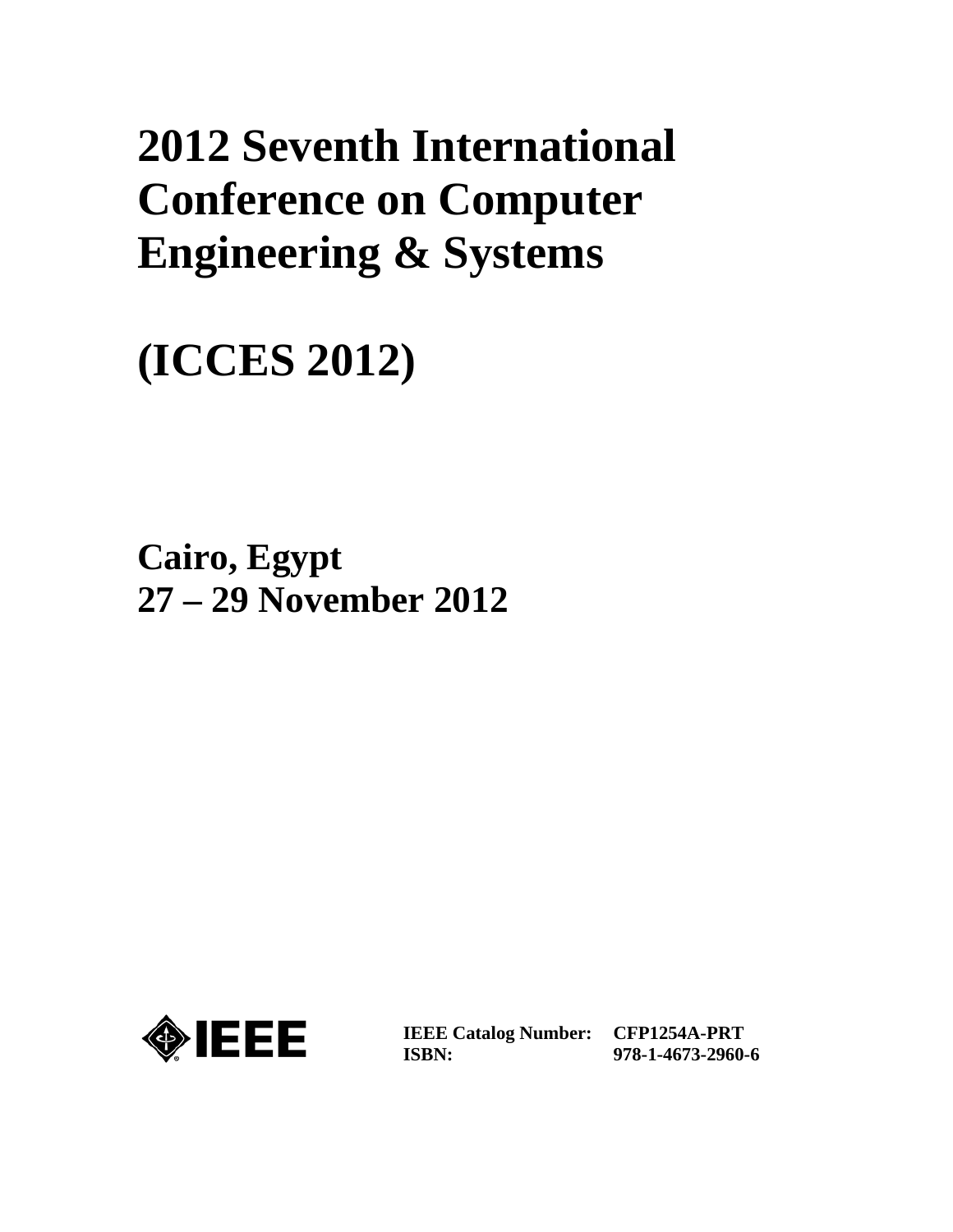## **Table of Contents**

| <b>You Are Welcome</b>             | iii           |
|------------------------------------|---------------|
| <b>ICCES'2012 Paper Statistics</b> | iv            |
| <b>ICCES'2012 Reviewers</b>        | vii           |
| <b>ICCES'2012 Committees</b>       | $\mathcal{X}$ |
| <b>Table of Contents</b>           | xii           |

## **Plenary Talks**

| Prof. Marius Crisan                                                                                                  |
|----------------------------------------------------------------------------------------------------------------------|
| Marius Crisan                                                                                                        |
| Plenary Talk II: Bio-inspired Autonomous Dynamical Systems for Interactive and Cognitive<br>Prof. Carlo S. Regazzoni |

## **Industry Talk**

*eMisr – Egypt Broad Band Plan: The Regulatory Challenges ............................................. xxxi* Dr. Amr Badawi

#### **Session CN: Computer Networks & Security**

*MCDM based Joint Admission Control for Heterogeneous Wireless Networks ....................... 3*  Mohammed M. Alkhawlani

*A New Cross Layer Based Routing Technique for Mobile Ad Hoc Networks Using Forwarding Node Selection ....................................................................................................... 9*  Abdulmalek Alqobaty, Samir Shaheen, and Saleh Ibrahim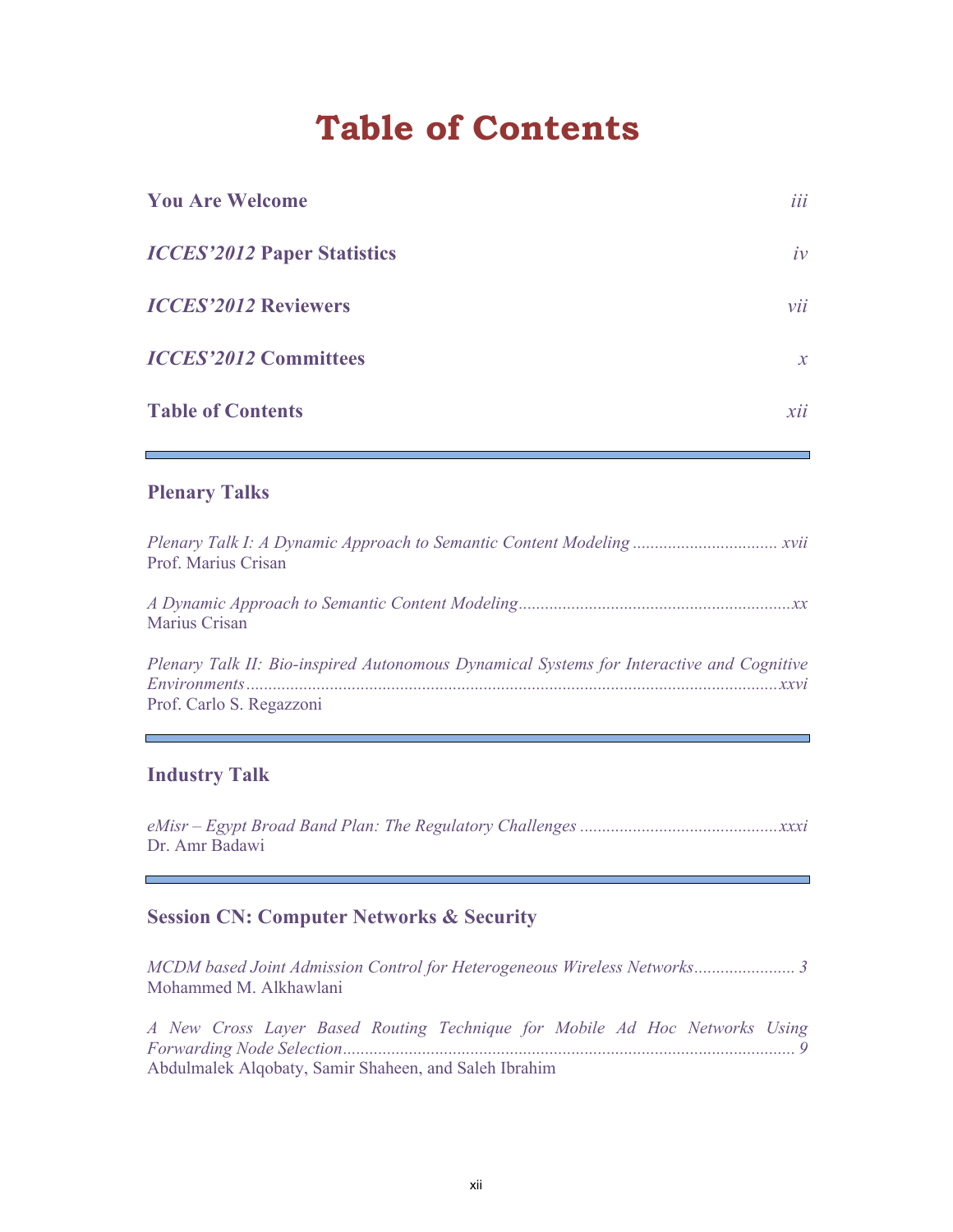| New Fuzzy-Based Indoor Positioning Scheme Using ZigBee Wireless Protocol  16<br>Azza K. Nabih, Hossam Osman, Mostafa Gomaa, and Gamal M. Aly                          |
|-----------------------------------------------------------------------------------------------------------------------------------------------------------------------|
| Performance Evaluation of Digital Modulation Techniques Used in Bluetooth Physical/Radio<br>Islam Galal, Mostafa E. A. Ibrahim, Hossam E. Ahmed, and Abdelhalim Zekry |
| Qizhi Tian and Sorin A. Huss                                                                                                                                          |
| Dynamic Security Architecture for Next Generation Wireless Networks 35<br>Khaled Y. Youssef, Ahmed A. Hafez, and Abdel Halim A. Zekry                                 |

## **Session CS: Control Systems & Robotics**

| Disturbance Rejection Adaptive Control Design for Multi-Input Chaotic Systems 43<br>A. H. Tahoun                                                                    |
|---------------------------------------------------------------------------------------------------------------------------------------------------------------------|
| Magdy M. Abdelhameed, Hazem M. Abbas, Mohamed A. Awad, and Abeer M. Sabry                                                                                           |
| Multi-Stage Localization Given Topological Map for Autonomous Robots  55<br>Mohammed A.-Megeed Salem                                                                |
| Evolutionary Computation Applictaion in Power Level Control of Nuclear Power Station 61<br>Hamdi M. Mousa, Magdy A. Koutb, Sayed M. El-araby, and Elsayed H. M. Ali |
| Real-Time Multi-object Detection and Tracking for Autonomous Robots in Uncontrolled                                                                                 |

Tarek Said, Samy Ghoniemy, and Omar Karam

#### **Session EC: Electronics & Communications**

*Implementation and Evaluation of Variable Bit Rates CELP Coder ...................................... 75*  Eman Mohammed Mahmoud, Talaat A. Elgarf, Ahmed Abd Elhafez, and Abd El-halim Zekry

*Performance Improvement of the OFDM System Based on Fractional Fourier Transform over Doubly Dispersive Channels ........................................................................................... 81*  Mohamed H. Azmy, Sherif Elgamel, Ashraf Mamdouh, and Khairy Abd El-Nabi El-Barbary

*Efficient Sensitivity Analysis of Optical Structures Using Finite Element Method ................. 86*  Mohamed R. Abdelhafez and Mohamed A. Swillam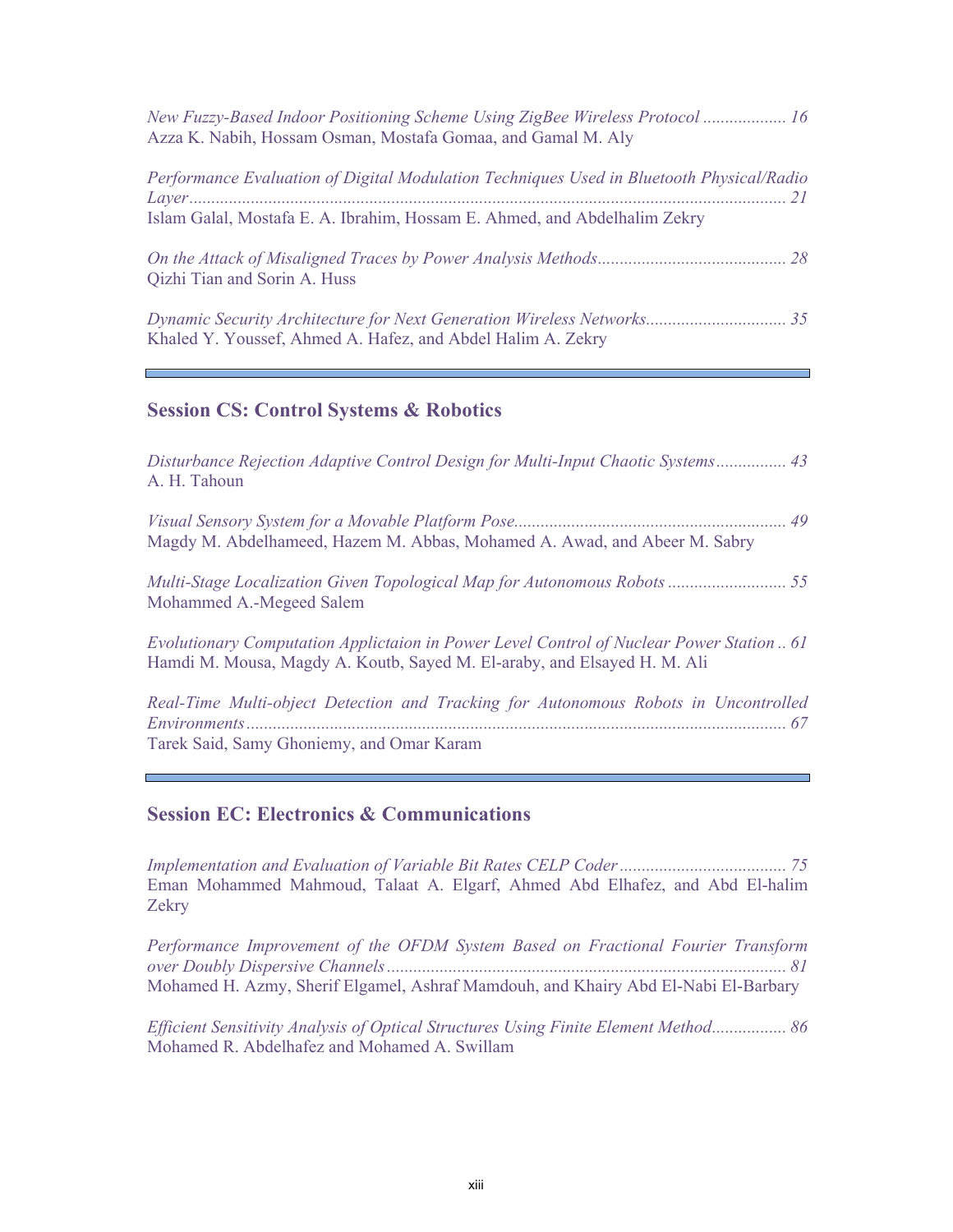| Legendre Neural Networks With Multi Input Multi Output System Equations 92<br>Hazem H. Ali and Mohammed T. Haweel |  |
|-------------------------------------------------------------------------------------------------------------------|--|
| M. A. Khatib, M. E. Fouda, A. G. Mosad, K. N. Salama, and A. G. Radwan                                            |  |
| A. H. ElSamman, A. G. Radwan, and A. H. Madian                                                                    |  |

Ē

J

## **Session EV: Evolutionary Computing**

F

| Mohamed A. Attia, Elsayed A. Sallam, and Mahmoud M. Fahmy                                                            |
|----------------------------------------------------------------------------------------------------------------------|
| Error Detection and Correction Approach for Arabic Sign Language Recognition  117<br>Ahmed Samir and Magdy Aboul-Ela |
| A Neural Network Preprocessing Model for OMI Aerosol Optical Depth Data Assimilation                                 |
| A. Ali, S. E. Amin, H. H. Ramadan, and M. F. Tolba                                                                   |
| Semantic Graph Reduction Approach for Abstractive Text Summarization 132<br>Ibrahim F. Moawad and Mostafa Aref       |

## **Session IP1: Image Processing (I)**

| Walaa M. Abd-elhafiez and Mahmoud. A. Mofaddel       |  |
|------------------------------------------------------|--|
| Ayman M. T. Ahmed                                    |  |
| Heba Ahmed Attwa, Mahmoud I. Khalil, and Hazem Abbas |  |

## **Session IP2: Image Processing (II)**

| Statistical vs. Visual Data Generation in Hand Gesture Recognition  163<br>Ahmed Ibrahim and Rasha Kashef |  |
|-----------------------------------------------------------------------------------------------------------|--|
| Ibrahim A. Gomaa, Gouda I. Salama, and Ibrahim F. Imam                                                    |  |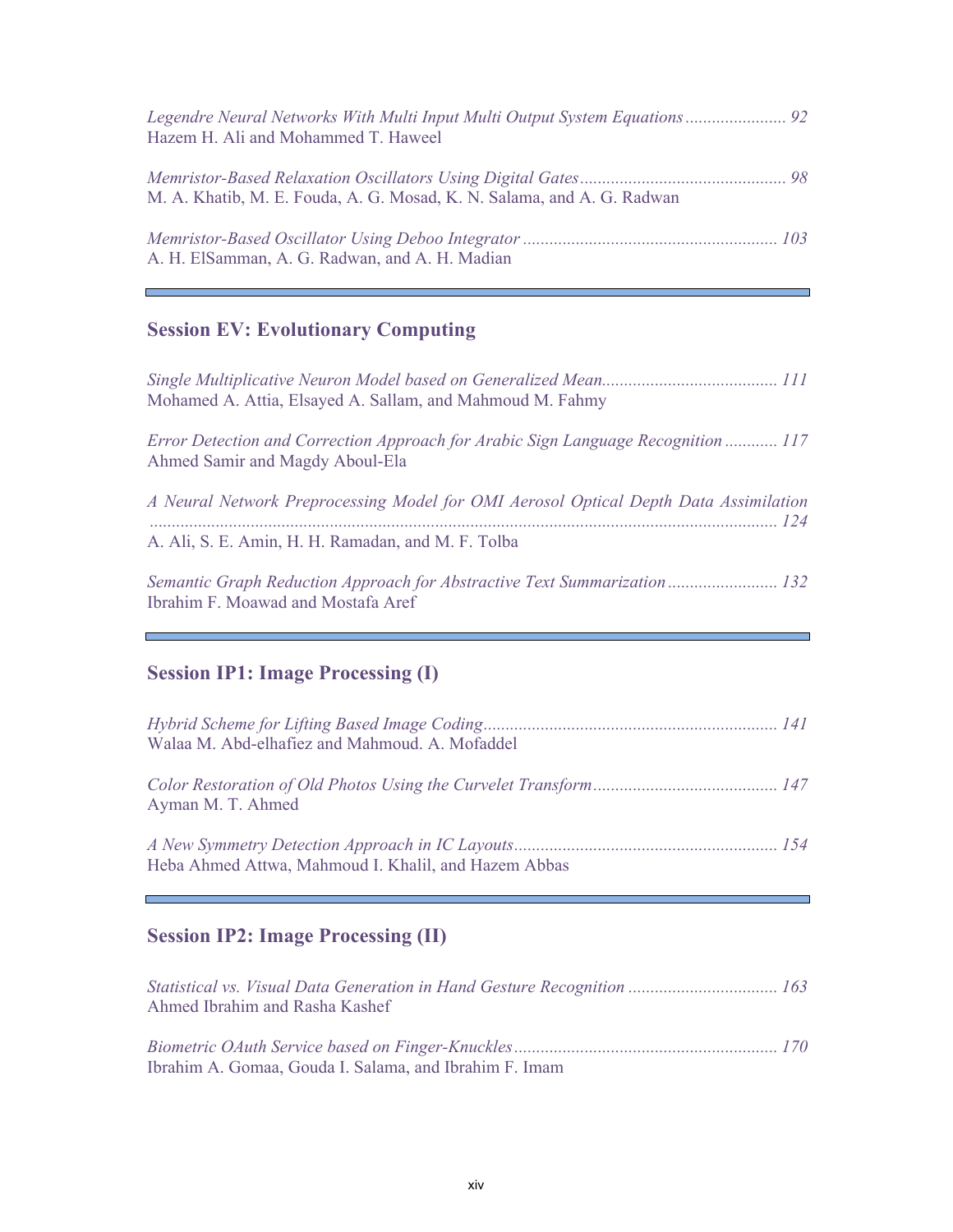*Multimodal Biometric Authentication Algorithm Using Ear and Finger Knuckle Images ... 176*  A. Tharwat, Abdelhameed F. Ibrahim, and Hesham A. Ali

*Experimental Comparison of Classifiers for Breast Cancer Diagnosis ................................ 180*  Gouda I. Salama, M. B. Abdelhalim, and Magdy Abd-elghany Zeid

*A Novel Feature Set for Deployment in ECG Based Biometrics ........................................... 186*  M. Tantawi, K. Revett, M. F. Tolba, and A. Salem

#### **Session MU: Multimedia & Web Applications**

*GPU Implementation for Hyperspectral Image Analysis using Recursive Hierarchical Segmentation ......................................................................................................................... 195*  Mahmoud A. Hossam, Hala M. Ebied, and Mohamed H. Abdel-Aziz

*Kernel-PCA for Face Recognition in Different color Spaces ............................................... 201*  Hala M. Ebied

*Secure and Robust High Quality DWT Domain Audio Watermarking Algorithm with Binary Image ..................................................................................................................................... 207*  A. R. Elshazly, M. M. Fouad, and M. E. Nasr

#### **Session PM: Electrical Power & Machines**

*Optimal Conductor Selection and Capacitor Placement for Loss Reduction of Radial Distribution Systems by Selective Particle Swarm Optimization .......................................... 215*  Tamer M. Khalil and Alexander V. Gorpinich

*Modeling and Simulation of Volture Piezoelectric Energy Harvester .................................. 221*  Wahied G. Ali, Sutrisno W. Ibrahim, and Ahmed Telba

*Comparison between Resistive and Inductive Superconducting Fault Current Limiters for Fault Current Limiting .......................................................................................................... 227*  Mohamed M. Aly and Emad A. Mohamed

*Performance of Adaptive Modulation with Generalized Selection Combining in Different Practical Scenarios ................................................................................................................ 233*  Admoon Andrawes

#### **Session SD1: Software Engineering & Databases (I)**

*Ontology-based Model for Rational Unified Process Artifacts Traceability ........................ 241*  Soha M. Yassin, Ibrahim F. Moawad, Rania El Gohary, and Mohamed F. Tolba